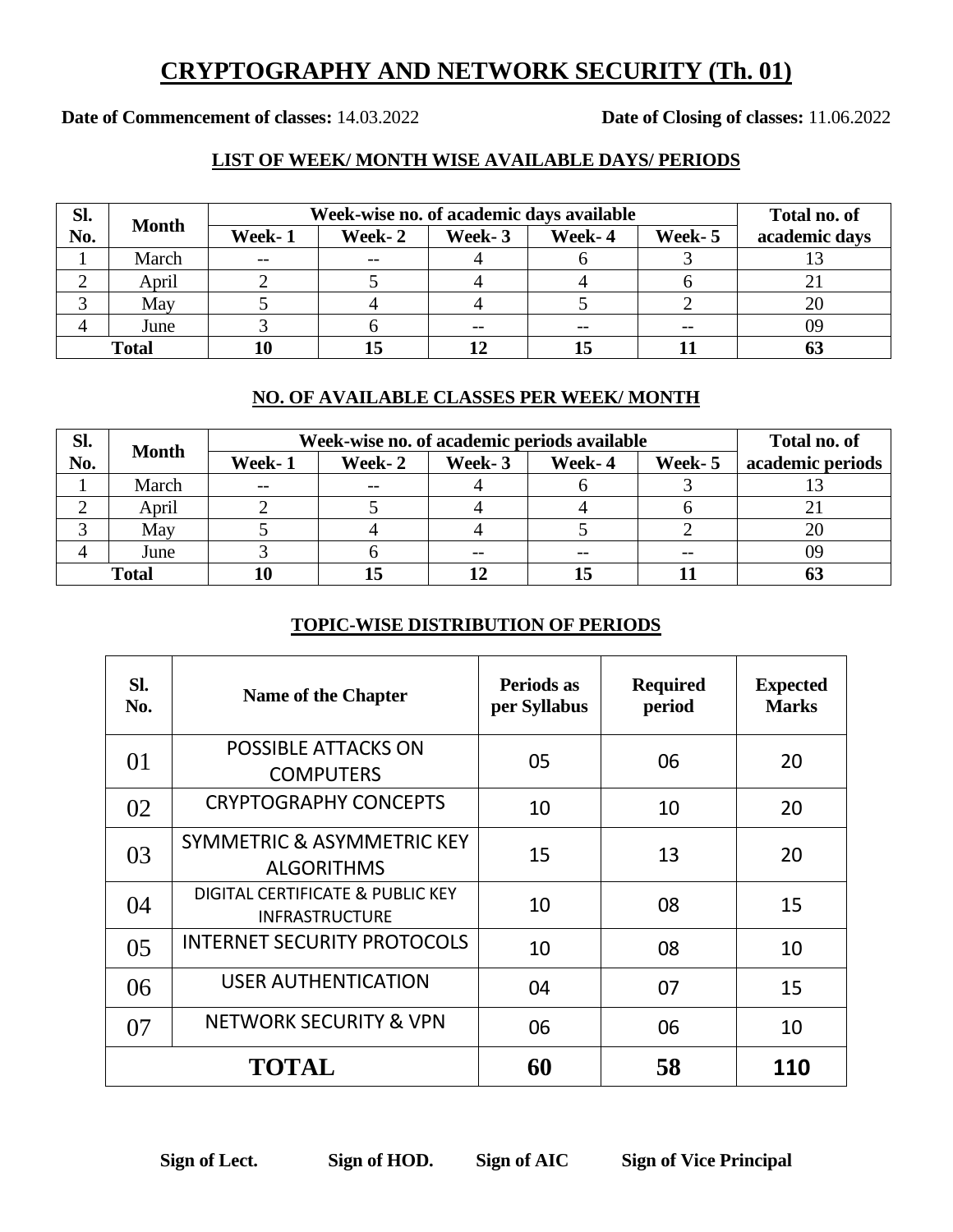# **LESSON PLAN**

| <b>Name of</b><br>the Month  | <b>Week</b><br>No.                                    | <b>Class day</b> | Art. No. | <b>Theory Topics</b>                                                                               |
|------------------------------|-------------------------------------------------------|------------------|----------|----------------------------------------------------------------------------------------------------|
|                              | 3 <sup>rd</sup>                                       | 1 <sup>st</sup>  | 1.1      | <b>Chapter No.- 01(Possible Attacks On Computers)</b><br>The need for security                     |
|                              |                                                       | 2 <sup>nd</sup>  | 1.2      | Security approach                                                                                  |
|                              |                                                       | 3 <sup>rd</sup>  |          | Principles of security                                                                             |
|                              |                                                       | 4 <sup>th</sup>  | 1.3      | Continue                                                                                           |
| M                            |                                                       | 1 <sup>st</sup>  |          | Types of attacks                                                                                   |
| $\mathbf{A}$                 |                                                       | 2 <sup>nd</sup>  | 1.4      | Continue                                                                                           |
| $\mathbf R$<br>$\mathcal{C}$ | 4 <sup>th</sup>                                       | 3 <sup>rd</sup>  | 2.1      | <b>Chapter No.- 02 (Cryptography Concepts)</b><br>Plain text & Cipher Text                         |
| H                            |                                                       | 4 <sup>th</sup>  |          | Substitution techniques                                                                            |
|                              |                                                       | 5 <sup>th</sup>  | 2.2      | Cont.                                                                                              |
|                              |                                                       | 6 <sup>th</sup>  | 2.3      | Transposition techniques                                                                           |
|                              |                                                       | 1 <sup>st</sup>  |          | Continue                                                                                           |
|                              | 5 <sup>th</sup>                                       | 2 <sup>nd</sup>  | 2.4      | Encryption & Decryption                                                                            |
|                              |                                                       | 3 <sup>rd</sup>  |          | Symmetric key cryptography                                                                         |
|                              | 1 <sup>st</sup><br>2 <sup>nd</sup><br>3 <sup>rd</sup> | 1 <sup>st</sup>  | 2.5      | Asymmetric key cryptography                                                                        |
|                              |                                                       | 2 <sup>nd</sup>  |          | Continue                                                                                           |
|                              |                                                       | 1 <sup>st</sup>  |          | Symmetric & Asymmetric key cryptography difference                                                 |
|                              |                                                       | 2 <sup>nd</sup>  | 3.1      | Chapter No.- 03 (Symmetric & Asymmetric<br><b>Key Algorithms)</b><br>Symmetric key algorithm types |
|                              |                                                       | 3 <sup>rd</sup>  |          | Continue                                                                                           |
|                              |                                                       | 4 <sup>th</sup>  |          | Overview of Symmetric key cryptography                                                             |
|                              |                                                       | 5 <sup>th</sup>  | 3.2      | Continue                                                                                           |
|                              |                                                       | 1 <sup>st</sup>  | 3.3      | Data encryption standards                                                                          |
| A                            |                                                       | 2 <sup>nd</sup>  |          | Over view of Asymmetric key cryptography                                                           |
| $\mathbf P$                  |                                                       | 3 <sup>rd</sup>  | 3.4      | Continue                                                                                           |
| $\mathbf R$                  |                                                       | 4 <sup>th</sup>  |          | The RSA algorithm                                                                                  |
| I<br>L                       | 4 <sup>th</sup>                                       | 1 <sup>st</sup>  | 3.5      | Problem using RSA algorithm                                                                        |
|                              |                                                       | 2 <sup>nd</sup>  |          | Problem                                                                                            |
|                              |                                                       | 3 <sup>rd</sup>  | 3.6      | Symmetric key cryptography                                                                         |
|                              |                                                       | 4 <sup>th</sup>  |          | Asymmetric key cryptography                                                                        |
|                              | 5 <sup>th</sup>                                       | 1 <sup>st</sup>  | 3.7      | Digital signature                                                                                  |
|                              |                                                       | 2 <sub>nd</sub>  | 4.1      | Chapter No.- 04(Digital Certificate & Public<br><b>Key Infrastructure)</b><br>Digital certificates |
|                              |                                                       | 3 <sup>rd</sup>  |          | Continue                                                                                           |
|                              |                                                       | 4 <sup>th</sup>  |          | Private key management                                                                             |
|                              |                                                       | 5 <sup>th</sup>  | 4.2      | Continue                                                                                           |
|                              |                                                       | 6 <sup>th</sup>  | 4.3      | PKIX Model                                                                                         |
|                              | 1 <sup>st</sup>                                       | 1 <sup>st</sup>  |          | Continue                                                                                           |
|                              |                                                       | 2 <sup>nd</sup>  | 4.4      | Public key cryptography standards                                                                  |
|                              |                                                       | 3 <sup>rd</sup>  |          | Continue                                                                                           |